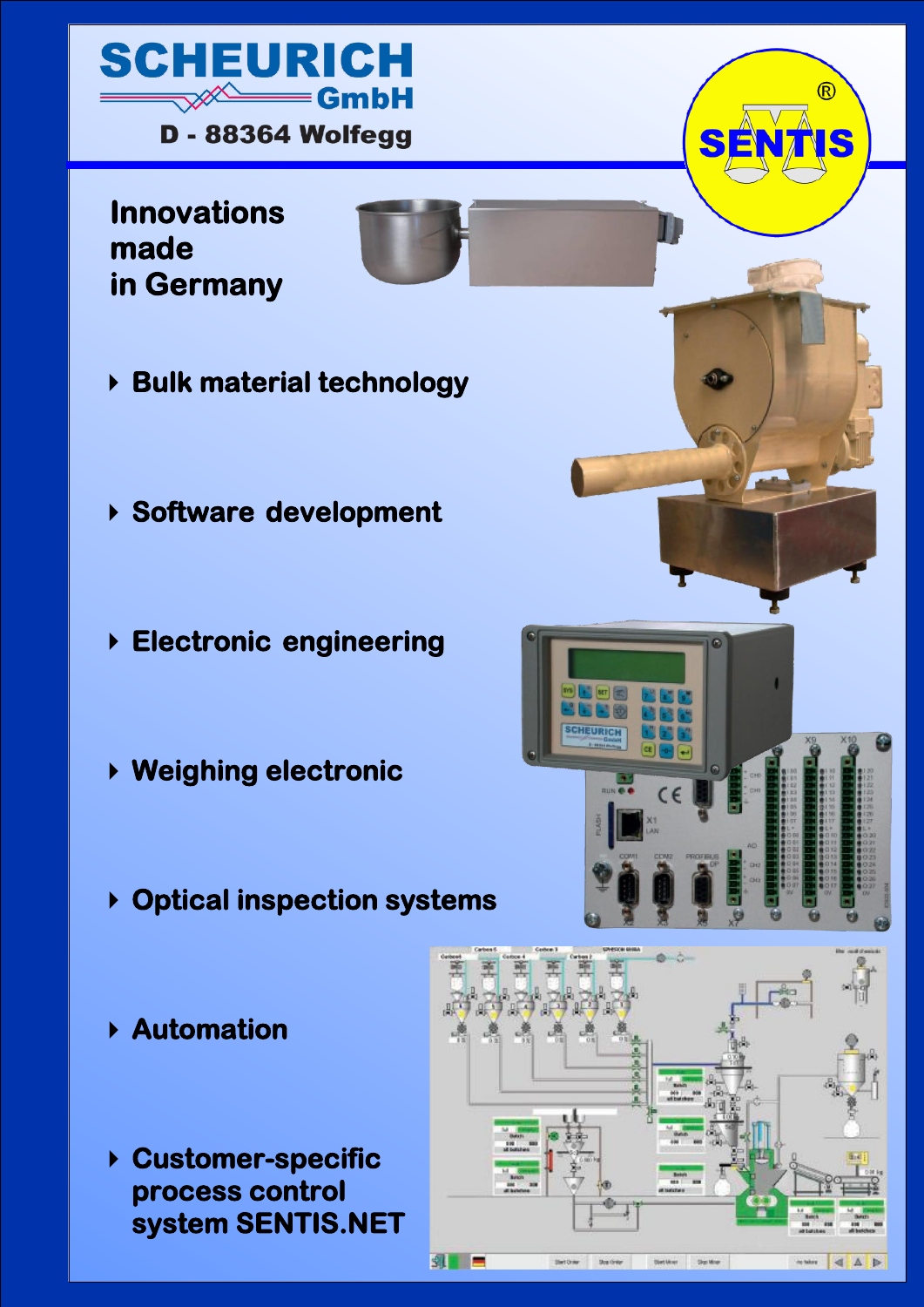## *Weighing electronic*



- Ethernet and Profibus-DP interface are included within standard delivery
- Weighing electronic with high resolution for switch panel mounting or back plane mounting
- Display und keypad for manual adjustment and status
- ▶ SD- Memory card for operating data
- Modular system concept: firmware for simple weight transmitter up to autonomous weighing of multi-components
- ▶ Optional with dosing functions or free programmable with CoDeSys (IEC-61131-3)

# *Electronic engineering*



- Your wishes will be implemented in an innovative industrial electronic by our team
- OEM products are quickly and professionally available e.g. pneumatic materials handling technology, weighing applications, dosing controller, vacuum conveying controller etc.
- OEM sales guarantee, 5 year delivery guarantee!

## *Silomanagement Mixed operation of all sensor types and manufacturers are possible !!!!* Production Purchase Silovisualization Trending LAN / Network **Fai Radar systems DHELL Guided microwave Ultrasonic systems E DE Electro mechanic level measuring** *Combination of all sensors allowed* ▶ Retrofitting of existing silos  $\triangleright$  Outfit of new silos with sensors and Electrical engineering with global commissioning service *Verified partner for VMI projects for retrofitting*

*of remote reading devices in silos*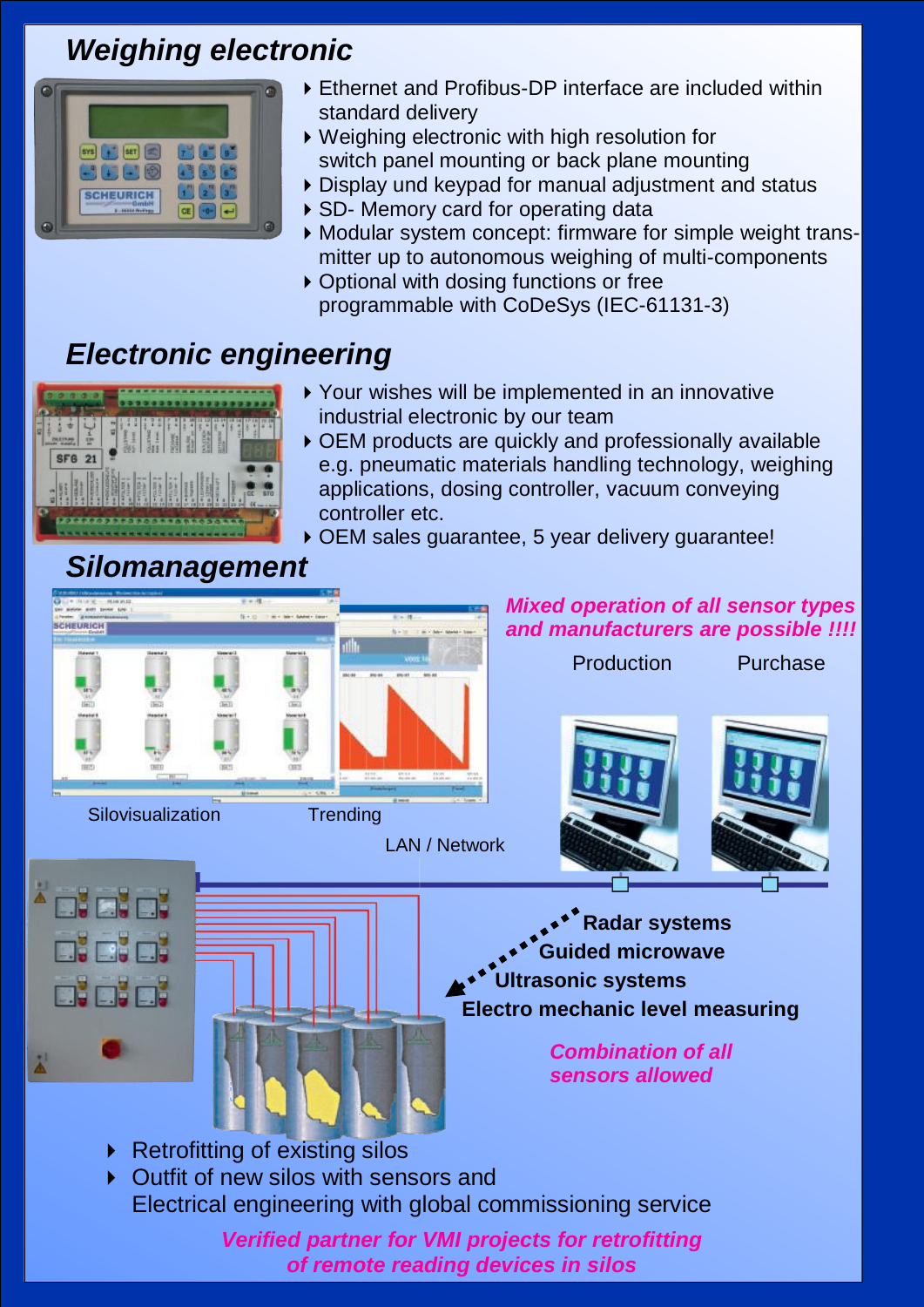#### **Process Control System SENTIS.NET Chemical / pharmaceutical / minerals / rubber / food weighing / mixing and material handling**



- **Modern server / client architecture**
- **Open high performance database**
- **Material tracking system**
- **Master data management / material movements**
- **Warehouse management / ERP**
- **Line management / production planning**
- **Free programmable Interfaces PLC / ERP / AS 400**
- **Set point / graphical analysis**
- **Archiving of process parameters**
- **Free configurable machine data**
- **Product tracking via barcode / RFID / PDA**
- **Approvable applications**



PDA User Interface Warehouse logistics



- **Control engineering**
- **PLC programming**
- **Control cabinet**

## **Automation Engineering**



- **Electro planning**
- **Global commissioning**
- **Engineering**